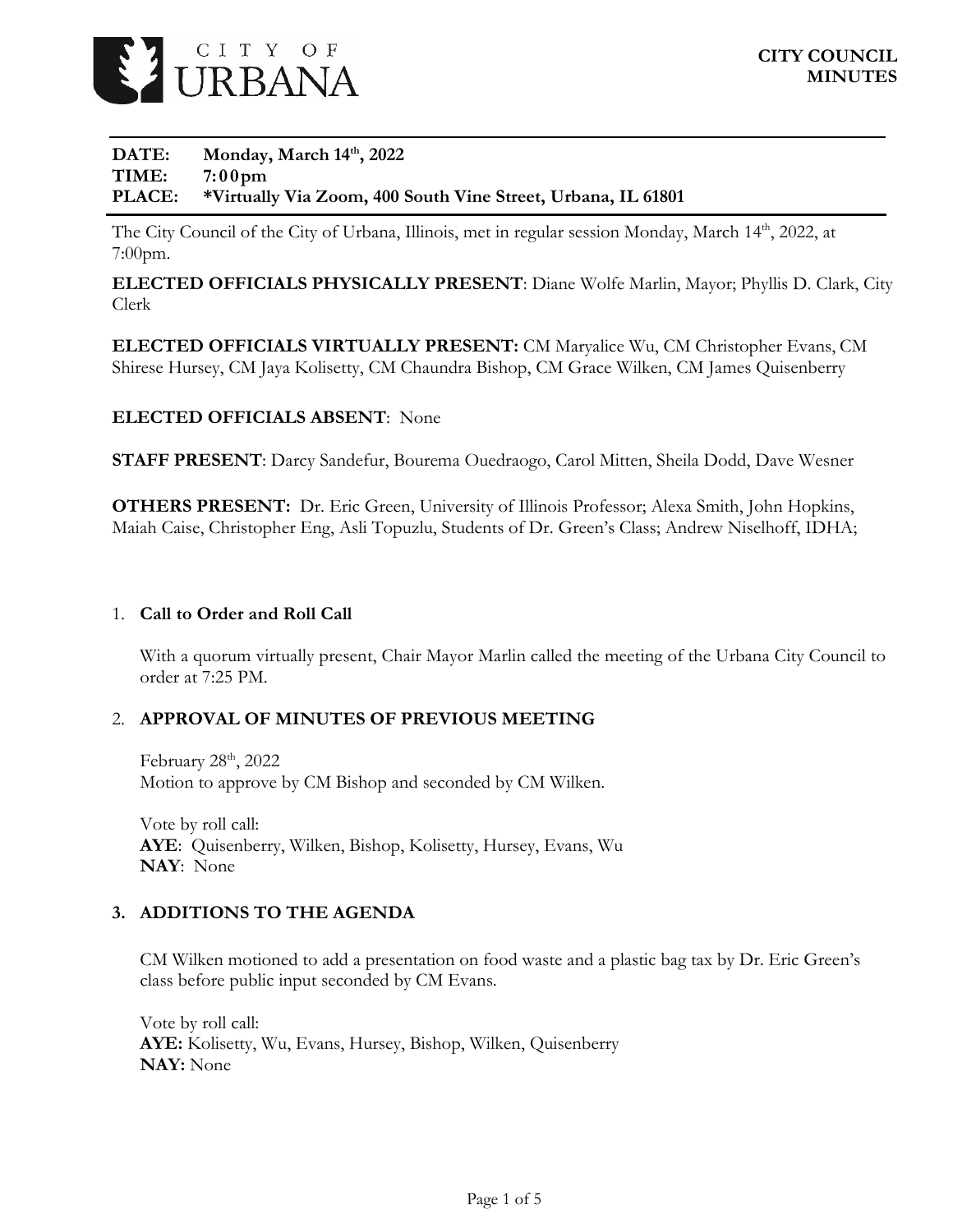## **4. PRESENTATIONS AND PUBLIC INPUT**

#### **1. Student Projects U of I Presentation**

Dr. Green provided a brief introduction for his class. The first group began their presentation on addressing food waste and food insecurity in Urbana. Students established their credibility, shared their project goals, and proposed practices that the City could adopt to reduce food waste and food insecurity.

The second group began their presentation on a proposed plastic bag tax to reduce environmental contaminates. Students explained the functional differences between a bag ban and a bag tax. The group presented possible outcomes for the City including financial impacts. The students cited other municipalities successfully implementing plastic bag taxes.

#### **2. City of Urbana ARPA Response & Recovery Allocation - Mayor**

Mayor Marlin announced upcoming opportunities for the public to provide ARPA input.

Motion to amend public input guidelines to prioritize the first thirty minutes of public input for ARPA by CM Wu and seconded by CM Hursey. Discussion ensued.

Vote by roll call: **AYE:** Wu, Evans, Hursey, Kolisetty, Bishop, Wilken, Quisenberry **NAY:** None

Rev. Dr. Evelyn Underwood expressed frustration at opportunities for public input. Spoke in support of the Council contributing to match the mil campaign for additional funding to the SWFT program. Stressed the importance of supporting the minority communities. **Brandi McCoy** likes the idea of a wellness center within the City but feels that the focus of funding should be the residents most impacted by COVID. Spoke in support of the math the mil campaign for additional funding to the SWFT program. **Eddie Pratt Jr.** spoke in support of the match the mil campaign for additional funding to the SWFT program. Stressed the importance of addressing systemic infrastructure issues. Fiona Munro strongly encouraged City council to correct infrastructural issues within the Dr. Ellis Subdivision with ARPA funds. Echoed support for the math the mil campaign for additional funding to the SWFT program. *Joan Grave* echoed support for infrastructure rebuild for sewer system in the Dr. Ellis subdivision. *Julie Watkins* stressed importance of supporting job development and infrastructure improvements. Patrick Thompson spoke in support of utilizing the ARPA funds for economic development, job creation, and hiring a diversity compliance officer at the City. Hopes to see funds used to serve communities to address historic inequities. CM  $W\!u$ read on behalf of Kanittha Fay (see attached). Alison Colgrove submitted written comment for public input (see attached).

#### **3. Public Input**

None.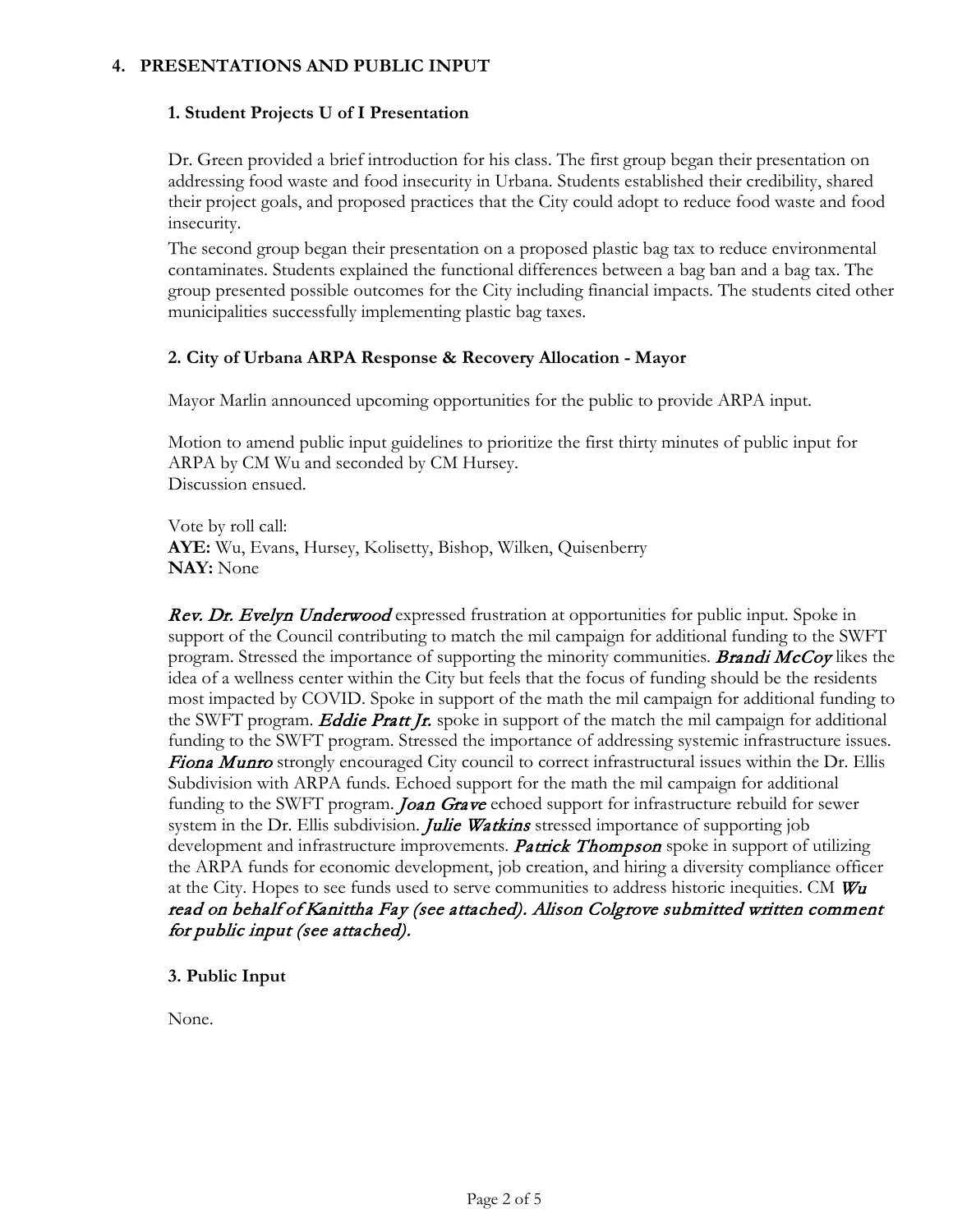# **5. COUNCIL INPUT AND COMMUNICATIONS**

**CM Wilken** thanked public for their input. Apologized for confusion with presentation this evening with regard for whom would be presenting. **Mayor Marlin** provided further clarity on the scheduling evening's presentation and asked that all presentations be routed through the Clerk's Office.  $\mathcal{CM}$ **Quisenberry** echoed a member of the publics input about the structuring of the survey and changes that could be made to increase efficiency.  $CM$  Wu announced that the neighborhood rezoning meeting regarding R7 housing (fraternity houses) will be rescheduled to Tuesday March  $29<sup>th</sup>$  over Zoom instead of over RingCentral. CM Kolisetty thanked City staff for being flexible while receiving public input on R7 rezoning. Extended appreciation for Dr. Green's presentation and provided further clarity on presentation scheduling. CM Evans thanked public for input. Stressed the importance of developing all portions of the City equitably. **CM Hursey** spoke in support of the City providing additional information about the Dr. Ellis subdivision infrastructure. Spoke in support of the plastic bag tax. **Mayor Marlin** shared that the City strongly supports input and engagement from all residents of the city including students.

## **6. UNFINISHED BUSINESS**

None.

# **7. REPORTS OF STANDING COMMITTEES**

Committee Of The Whole (Council Member Grace Wilken – Ward 6)

# **1. CONSENT AGENDA**

**a. Ordinance No. 2022-03-010:** An Ordinance Amending Schedule H of Section 23-93 of the Urbana Local Traffic Code Requiring Stop Signs at a Certain Intersection (Ogelthorpe Avenue at Rainbow View; Montgomery Street at Rainbow View; Michigan Avenue at Ogelthorpe Avenue; Michigan Avenue at Abercorn Street; Michigan Avenue at Montgomery Street) – PW

**b. Resolution No. 2022-03-026R:** A Resolution Authorizing the Acceptance of a DCEO Grant (Nevada Street Lighting Project) – CD

Presented by CM Wilken. Motion to approve by CM Wilken and seconded by CM Kolisetty.

Vote by roll call: **AYE:** Wu, Evans, Hursey, Kolisetty, Bishop, Wilken, Quisenberry **NAY:** None.

# **2. REGULAR AGENDA**

**a. Resolution No. 2022-03-024R:** A Resolution Approving the Transfer of Volume Cap in Connection with Private Activity Bond Issues, Single-Family Mortgage Revenue Bonds, and Related Matters (Private Bond Cap Allocation – Assist Programs, Series 2022) – CD

Presented by CM Wilken. Motion to approve by CM Wilken and seconded by CM Wu. Community Development Director

Sheila Dodd helped respond to questions. Questions and discussion ensued. Andrew Niselhoff from IDHA was asked to help respond to questions about development.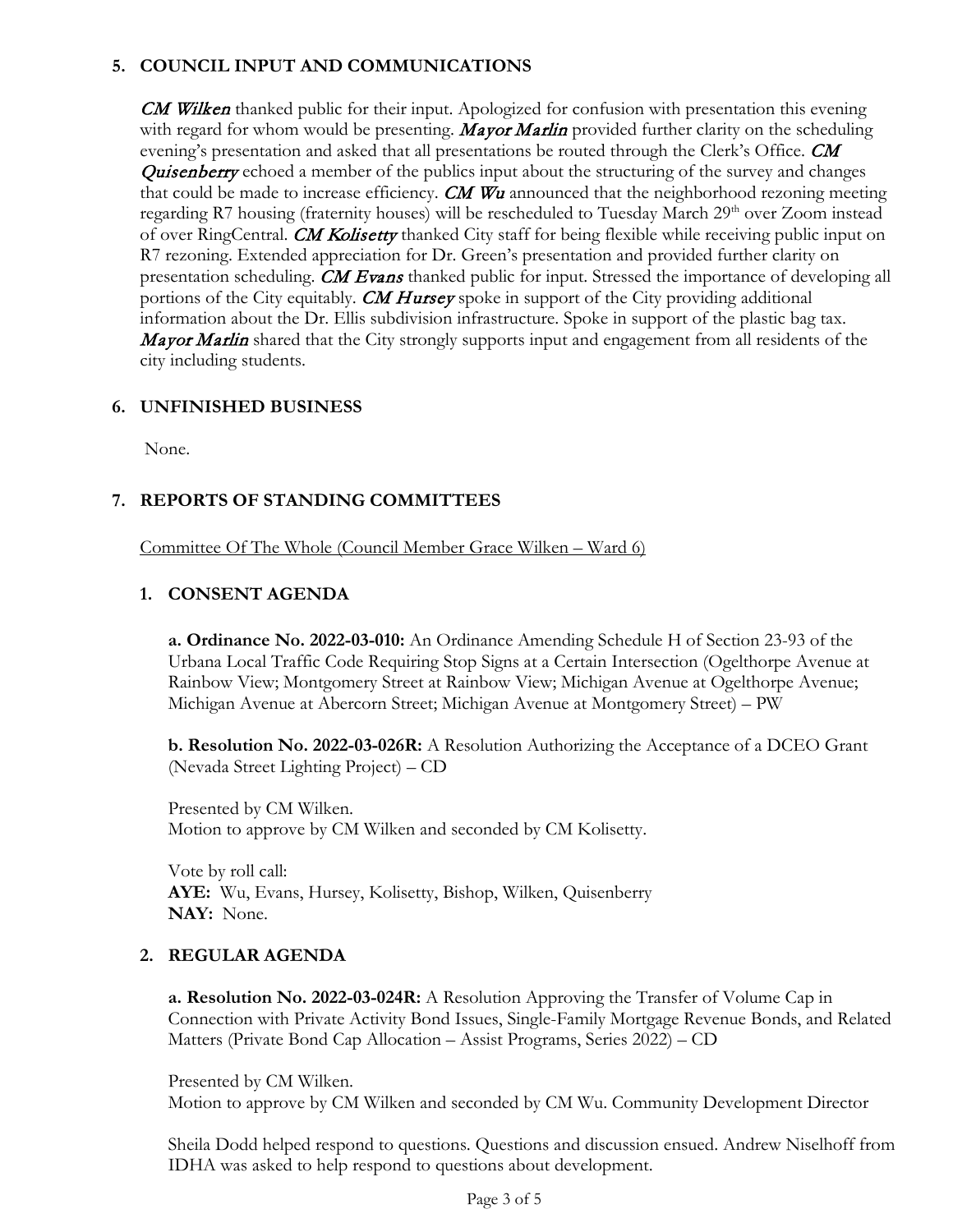CM Wilken and second CM Wu withdraw the motion on the floor.

CM Kolisetty motioned to send item back to the Committee of the Whole for further discussion. Seconded by CM Bishop.

Further discussion ensued.

Vote by roll call: **AYE:** Wu, Evans, Kolisetty, Bishop, Wilken, Quisenberry **NAY:** Hursey

**b. Resolution No. 2022-03-025R:** A Resolution Approving the Transfer of Volume Cap in Connection with Private Activity Bond Issues, Single-Family Mortgage Revenue Bonds, and Related Matters (Private Bond Cap Allocation – IDHA, Series 2022) – CD

Presented by CM Wilken. Primary discussion occurred concurrently with Resolution No. 2022-03-024R. Motion to approve by CM Wilken and seconded by CM Wu. Discussion ensued. Motion was amended to include language "a minimum of" prior to dollar figure allocation by CM Bishop and seconded by CM Quisenberry.

Vote by roll call on amendment: **AYE:** Wu, Evans, Hursey, Kolisetty, Bishop **NAY:** Wilken, Quisenberry

Vote on motion as amended by roll call: **AYE:** Wu, Evans, Hursey, Kolisetty, Bishop, Wilken, Quisenberry **NAY:** None

#### **8. REPORTS OF SPECIAL COMMITTEES**

None.

#### **9. REPORTS OF OFFICERS**

Mayor Marlin shared that staff met with City of Champaign in relation to utilization of ARPA funds to reduce community violence. Pride 2022 will once again be held in the City of Urbana in October. This upcoming Thursday will be the return of the World's Shortest St. Patrick's Day parade. City meetings will return to in person on April  $4<sup>th</sup>$ .

#### **10. NEW BUSINESS**

None.

*CM Bishop inquired about additional information on the R7 zoning changes. Mayor Marlin directed toward information on the website and shared that there would be information brought to council later*.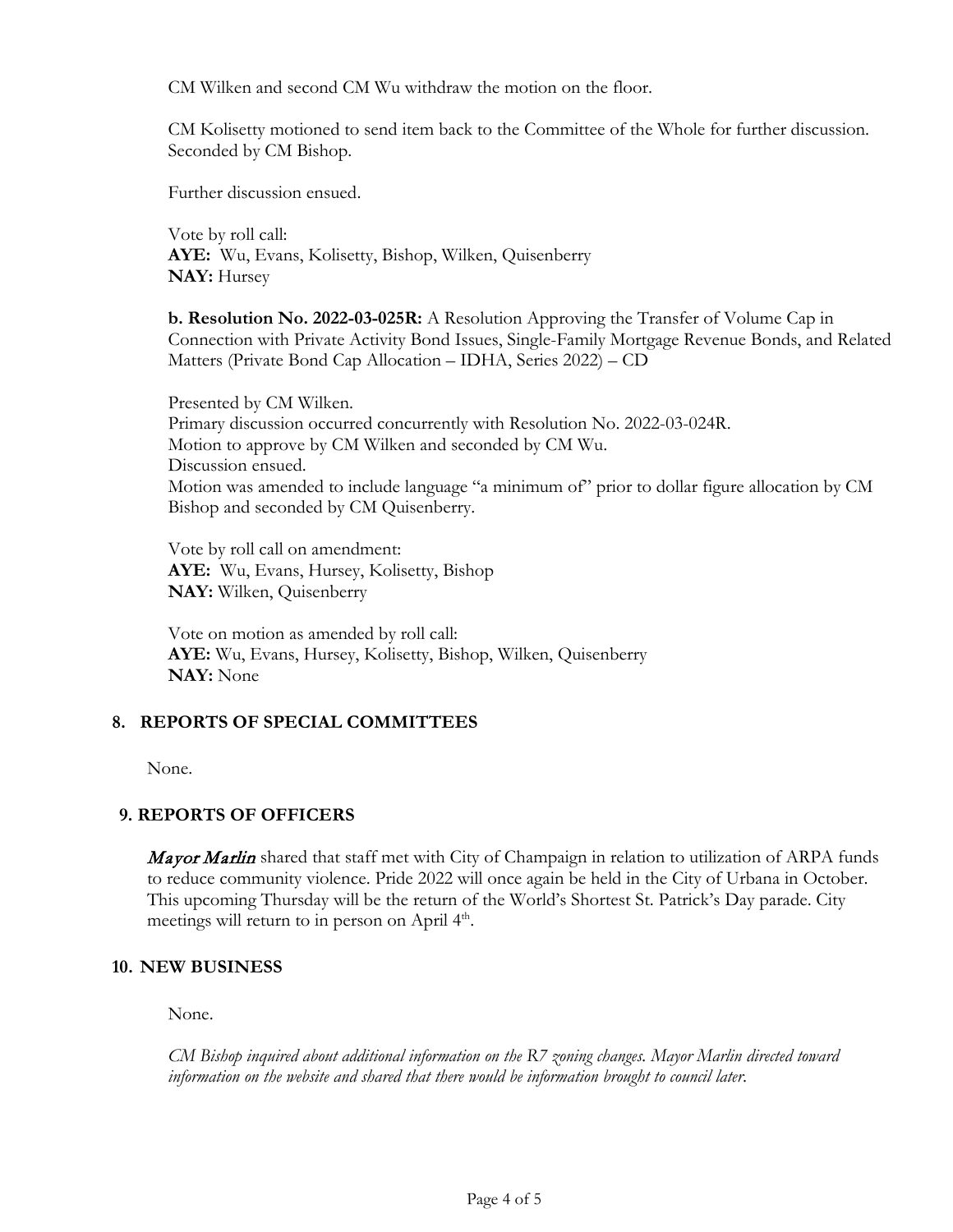#### **11. DISCUSSION**

#### **a. Rental Assistance for Individuals Impacted by Gun Violence – CD**

Community Development Director Sheila Dodd introduced the topic and shared that steps have already been taken within the community by community partners to provide rental assistance for individuals impacted by gun violence. Hope is to launch the program in May of this year and intend to utilize some of the City's CDBG and HOME funds to launch this program through intergovernmental agreements. The purpose of tonight's discussion is to assess council support of pursuing this opportunity in order to facilitate a future presentation with the grant agreements and intergovernmental agreements. Council would have final approval. Discussion and questions endued.

Mayor Marlin called for an informal straw poll. Council consensus was for the City to proceed with preparing the agreements for Council approval at a future meeting. Further discussion ensued.

*CM Quisenberry inquired about procedural options for his planned upcoming travel for work. Mayor Marlin asked that the next meeting instead be chaired by the next available Council Member. The next Committee of the Whole shall be chaired by CM Evans as CM Wu will also be traveling.* 

# **12. ADJOURNMENT**

With no further business before the Urbana City Council Chair Marlin adjourned this meeting at 9:27 P.M.

# Darcy Sandefur

Recording Secretary

This meeting was video recorded and is viewable on-demand [HERE.](https://www.city.urbana.il.us/Scripts/CouncilVideo/Video.asp?v=/_Video/City_Council/2022/20220314/01._Start_of_Meeting.mp4)

**Minutes approved: 03/28/2022**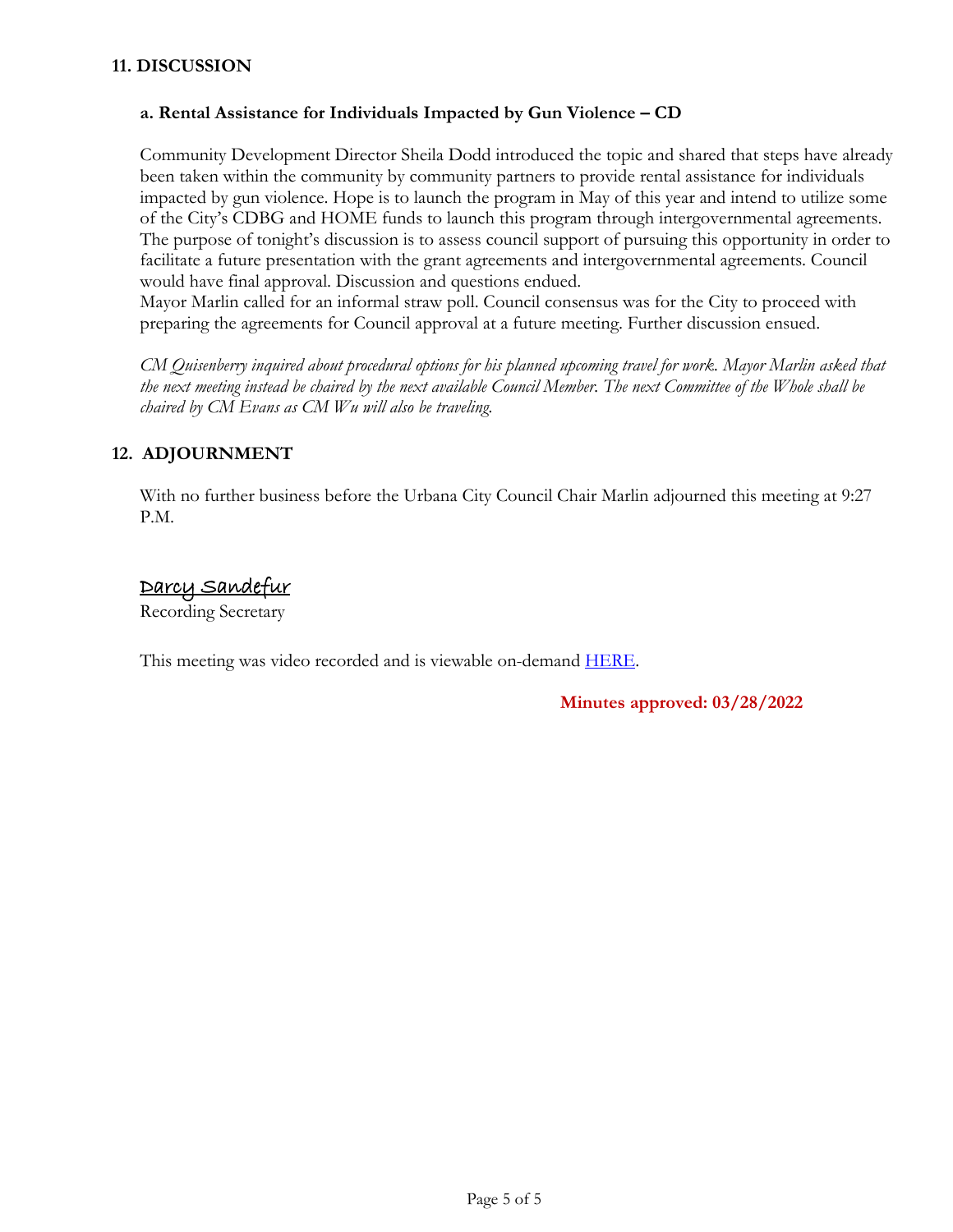# **Sandefur, Darcy** .

| From:    |  |
|----------|--|
| Sent: ·  |  |
| To: ·    |  |
| Subject: |  |

Kanittha Fay <kanittha . Monday, March 14, 2022 6:42 PM !City Council ARPA Public input for public record

\*\*\* **Email From An External Source \*\*\*** 

Use caution when clicking on links or opening attachments. I would like ask that my council member, James Quisenberry read my email below at tonight's meeting

#### **Dear Mayor Marlin, City Council Members and City Clerk,**

For the ARPA survey, we believe that it is crucial that in addition to the check boxes, we ask for the **closest intersection** for the Urbana respondents' place of residence.

. . It will help the city to have more accurate information for future analysis. Residents from different wards might have different needs. (It was done during the Imagine Urbana survey.) **Mistakes can easily be made using the check box feature alone especially on a smartphone.** . .

1

#### Sincerely,

#### Kanittha Fay